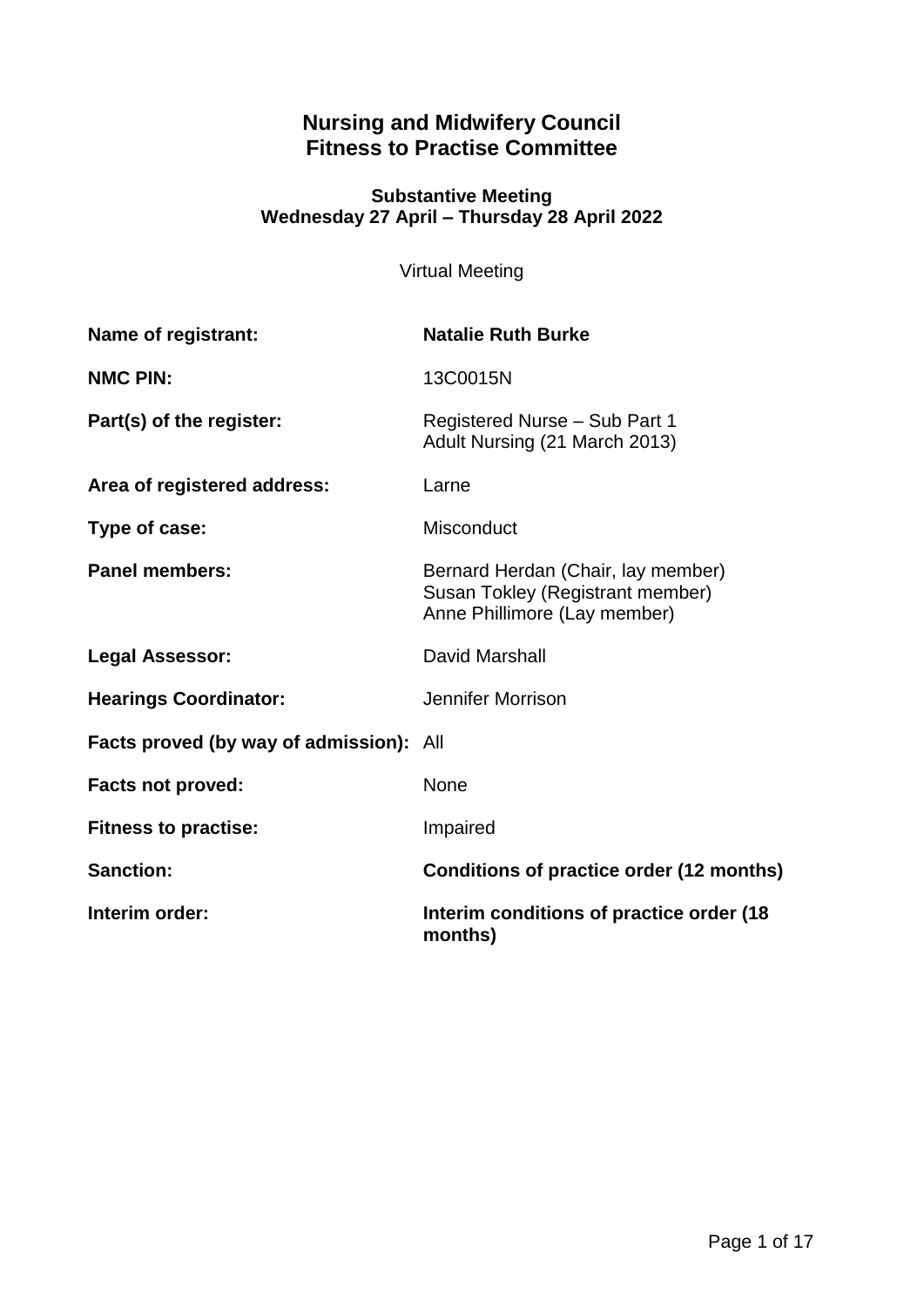## **Decision and reasons on service of Notice of Meeting**

The panel was informed at the start of this meeting that the Notice of Meeting had been sent to Miss Burke's registered email address on 31 March 2022.

Further, the panel noted that the Notice of Meeting was also sent to Miss Burke's representative at UNISON on 31 March 2022.

The panel accepted the advice of the legal assessor.

The panel took into account that the Notice of Meeting provided details of the allegations, as well as a date on or after which the case would be considered. It noted that Miss Burke had received slightly less than the 28 days' notice required by Rule 11A of the Nursing and Midwifery Council (Fitness to Practise) Rules 2004, as amended ('the Rules'). However, the panel considered that Miss Burke has had the benefit of representation throughout these proceedings. Her representative has responded to the Notice of Meeting, and did not object to the meeting taking place as scheduled. Miss Burke has also submitted documents for the panel to consider, and, through her representative, has had the opportunity to request additional time to submit further documents, if she so wished.

In the light of all of the information available, the panel was satisfied that Miss Burke has been served with notice of this meeting in accordance with the requirements of Rules 11A and 34, and that it was appropriate for the meeting to proceed.

## **Details of charge**

*'That you, a registered nurse:*

- *1) On 28 January 2021:*
	- *a) Failed to carry out an adequate examination of Resident A during the period following an unseen fall;*
	- *b) Failed to carry out an examination or take any observations when informed on 2 occasions that Colleague A was unable to awaken Resident A;*
	- *c) Failed to assist Colleague B in providing emergency care to Resident A;*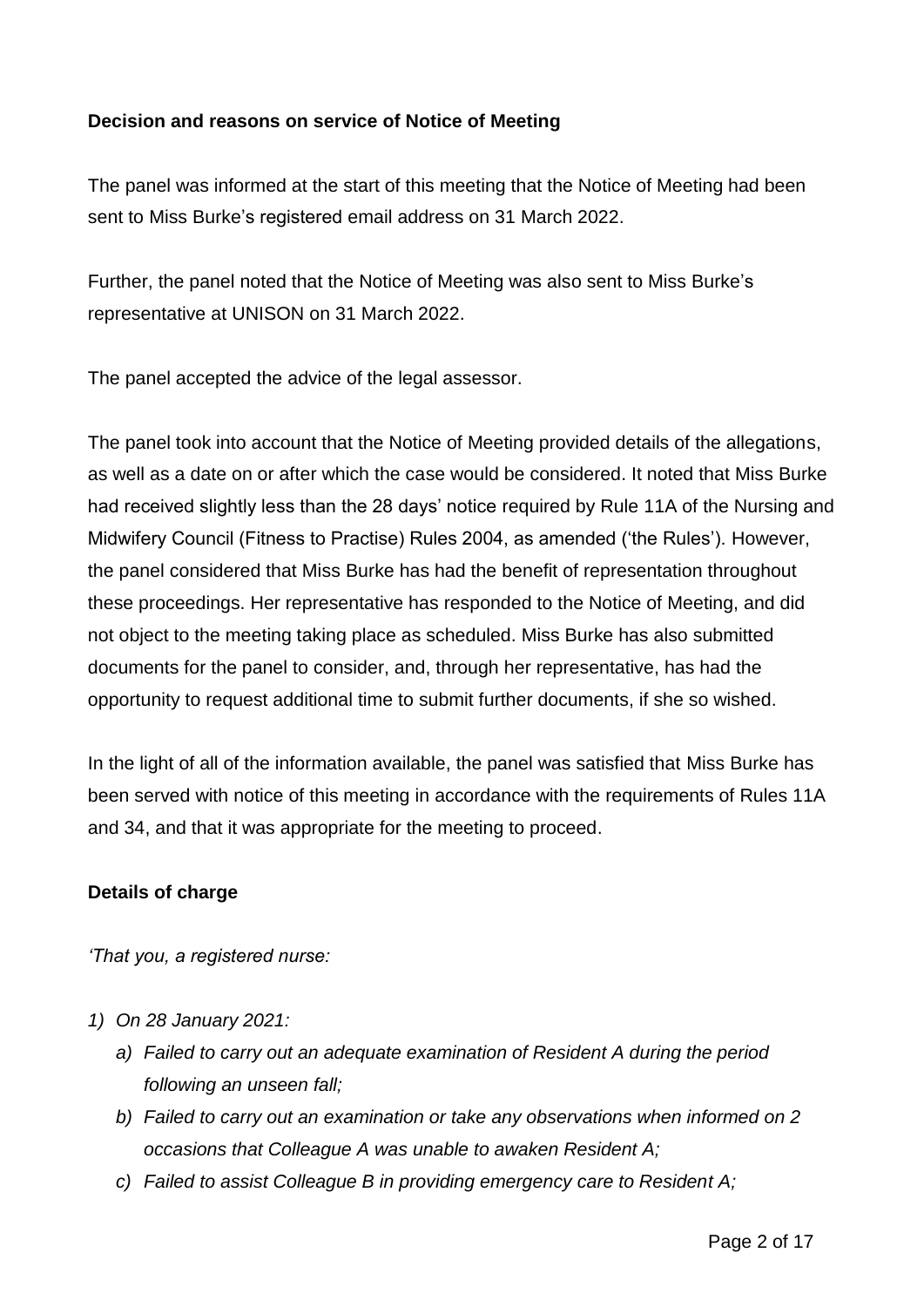- *d) Falsified Resident A's notes by recording observations which you had not taken;*
- *e) On an occasion after that in charge 1) a) above, failed to act on concerns raised about Resident A by Colleague C.*
- *2) Your actions in charge 1) c) above were dishonest in that you knew you had not taken the observations which you recorded on Resident A's notes.*

*AND in light of the above, your fitness to practise is impaired by reason of your misconduct.'*

## **Decision and reasons to amend the charge**

The panel determined to amend the wording of charge 2 as follows:

*'Your actions in charge 1)*  $\theta$  *d) above were dishonest in that you knew you had not taken the observations which you recorded on Resident A's notes.'*

The amendment was made in order to correct a typographical error. The panel was satisfied that charge 2 was intended to refer to an alleged act of dishonesty, which was clearly detailed in charge 1(d) and not charge 1(c).

The panel accepted the advice of the legal assessor and had regard to Rule 28.

The panel was satisfied that the amendment was in the interest of justice and was necessary to ensure clarity and accuracy. It was further satisfied that the amendment would not cause any prejudice to Miss Burke or injustice to either party.

### **Background**

The charges arose whilst Miss Burke was employed as a registered nurse at Hamilton Nursing Home ('the Home'). During the night shift of 28 January 2021, Resident A had an unwitnessed fall and sustained a head injury. At 07:30, Resident A was assessed by a senior staff nurse, who conducted observations. Miss Burke assumed responsibility for Resident A on the day shift, and was advised that the next set of observations were due at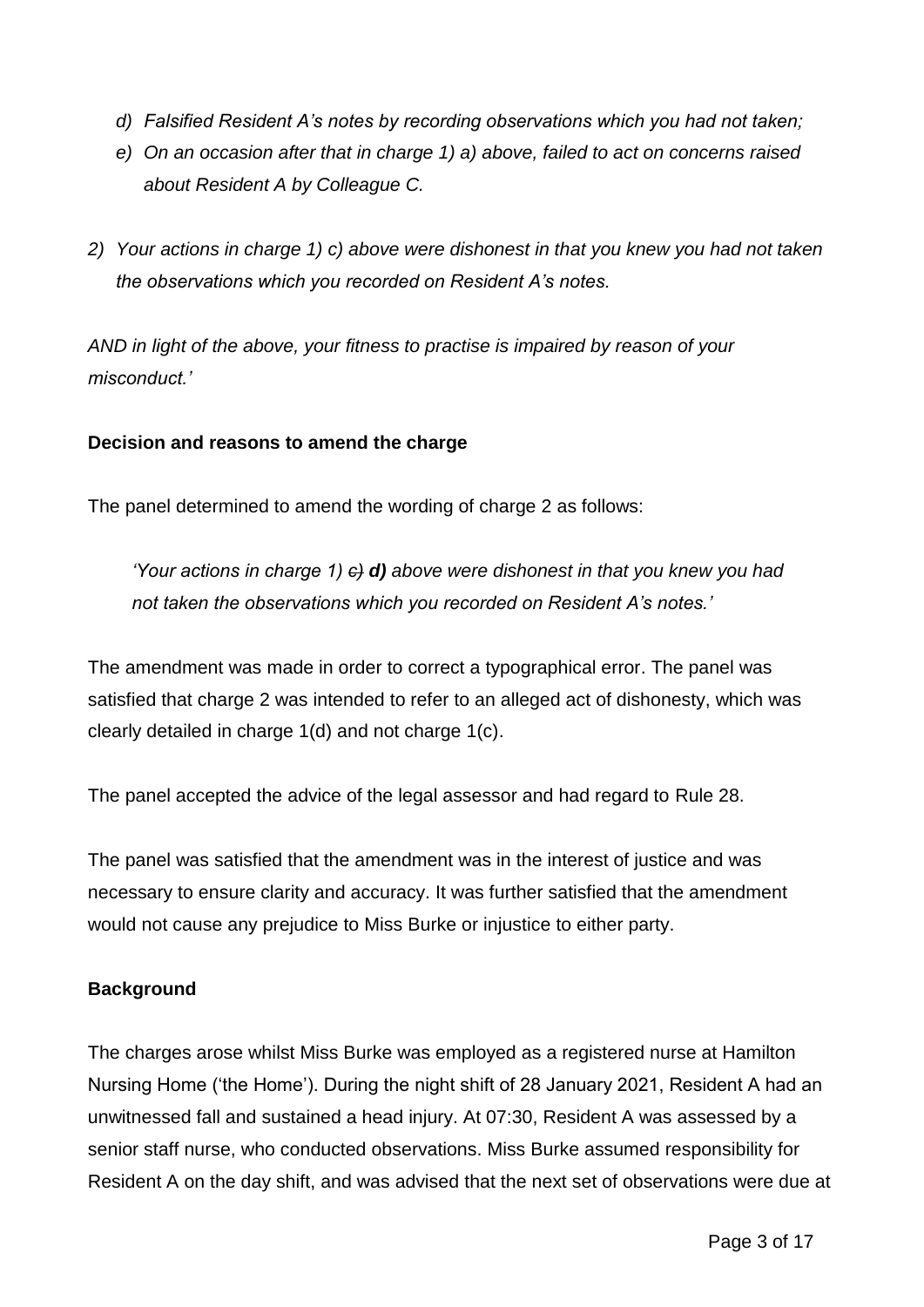08:00. Miss Burke allegedly failed to complete the required observations at 08:00, yet recorded that she had done so at 08:30 and 09:00.

At around 09:15, Resident A was found to be unresponsive. A health care assistant informed Miss Burke of this on two occasions, but Miss Burke allegedly failed to respond to the request from her colleague to examine Resident A or take observations. Miss Burke also allegedly failed to assist a nurse colleague in providing emergency care to Resident A. Later that day, after Resident A had returned from hospital, she also allegedly dismissed a further concern raised about Resident A by a colleague.

### **Decision and reasons on facts**

The panel noted that on the completed Case Management Form (CMF), received by the Nursing and Midwifery Council (NMC) on 19 January 2022, Miss Burke indicated that she admitted the facts alleged in all charges.

The panel therefore finds all charges proved in their entirety, by way of Miss Burke's admissions.

### **Fitness to practise**

Having reached its determination on the facts of this case, the panel then moved on to consider whether the facts found proved amount to misconduct and, if so, whether Miss Burke's fitness to practise is currently impaired. There is no statutory definition of fitness to practise. However, the NMC has defined fitness to practise as a registrant's suitability to remain on the register unrestricted.

The panel noted that on the CMF of 19 January 2022, Miss Burke had indicated that she accepted that her fitness to practise was impaired by way of misconduct. However, it was mindful that misconduct and impairment are ultimately matters for the panel's professional judgement. The panel, in reaching its decision, has recognised its statutory duty to protect the public and maintain public confidence in the profession. Further, it bore in mind that there is no burden or standard of proof at this stage and it has therefore exercised its own professional judgement.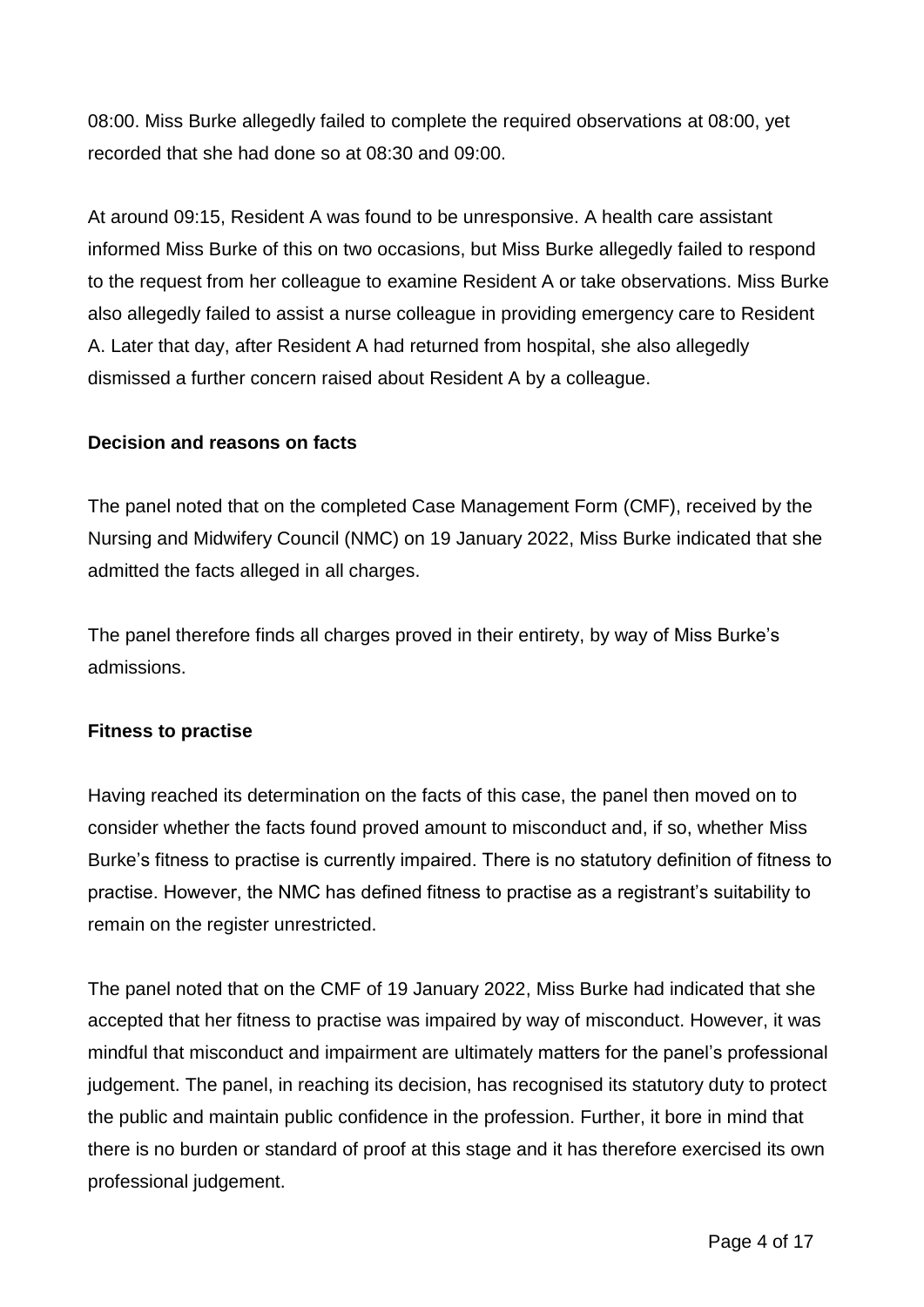The panel adopted a two-stage process in its consideration. First, the panel determine whether the facts found proved amount to misconduct. Secondly, only if the facts found proved amount to misconduct, the panel would need to decide whether, in all the circumstances, Miss Burke's fitness to practise is currently impaired as a result of that misconduct.

## **Representations on misconduct and impairment**

In coming to its decision, the panel was advised to have regard to the case of *Roylance v GMC (No. 2)* [2000] 1 AC 311 which defines misconduct as a *'word of general effect, involving some act or omission which falls short of what would be proper in the circumstances.'*

The NMC invited the panel to take the view that the facts found proved amount to misconduct. The panel should have regard to the terms of the Code: Professional standards of practice and behaviour for nurses and midwives (2015)' ('the Code') in making its decision.

The NMC requires the panel to bear in mind its overarching objective to protect the public and the wider public interest. This included the need to declare and maintain proper standards and maintain public confidence in the profession and in the NMC as a regulatory body. The panel has referred to the case of *Council for Healthcare Regulatory Excellence v (1) Nursing and Midwifery Council (2) Grant* [2011] EWHC 927 (Admin).

The NMC invited the panel to find that Miss Burke brought the profession into disrepute by her misconduct. It considers that Miss Burke has displayed some insight into her conduct by engaging with this process. She has accepted the charges and that her fitness to practise is impaired. Miss Burke has also reflected on her conduct and has taken some relevant training. Nonetheless, her actions placed Resident A at risk of serious harm. Therefore, the NMC considers that the public interest requires a finding that Miss Burke's fitness to practise is impaired in order to declare and uphold professional standards of conduct.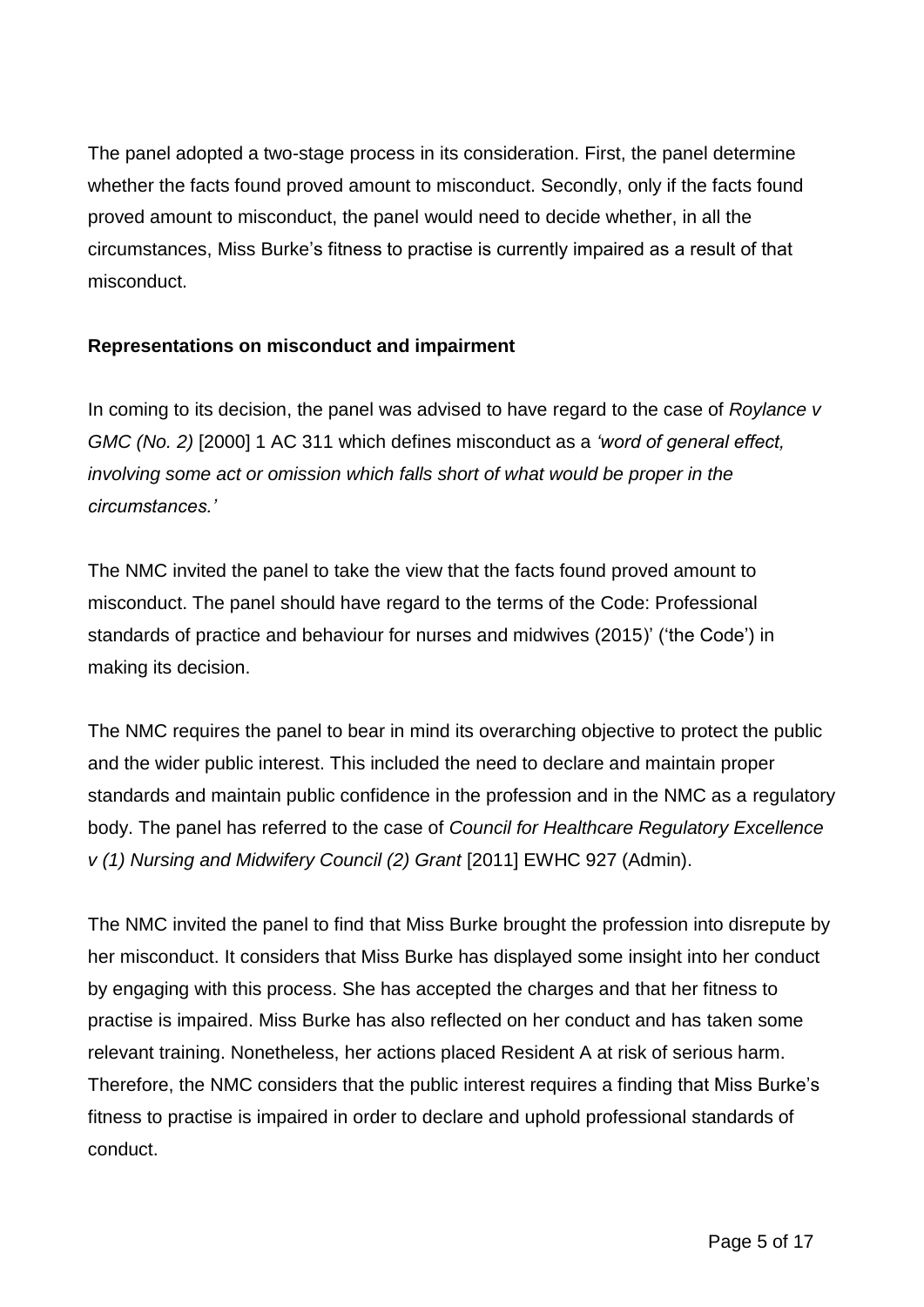The panel accepted the advice of the legal assessor.

### **Decision and reasons on misconduct**

When determining whether the facts found proved amount to misconduct, the panel had regard to the terms of the Code.

The panel was satisfied that Miss Burke's actions did fall significantly short of the standards expected of a registered nurse, and that Miss Burke's actions amounted to a breach of the Code. Specifically, she did not adequately comply with the following requirements:

# *'1 Treat people as individuals and uphold their dignity To achieve this, you must:*

- *1.1 treat people with kindness, respect and compassion*
- *1.2 make sure you deliver the fundamentals of care effectively*
- *1.4 make sure that any treatment, assistance or care for which you are responsible is delivered without undue delay.'*

## *'8 Work cooperatively*

*To achieve this, you must:* 

- *8.1 respect the skills, expertise and contributions of your colleagues, referring matters to them when appropriate*
- *8.2 maintain effective communication with colleagues*
- *8.3 keep colleagues informed when you are sharing the care of individuals with other health and care professionals and staff*
- *8.5 work with colleagues to preserve the safety of those receiving care*
- *8.6 share information to identify and reduce risk.'*

### *'10 Keep clear and accurate records relevant to your practice*

*This applies to the records that are relevant to your scope of practice. It includes but is not limited to patient records. To achieve this, you must:*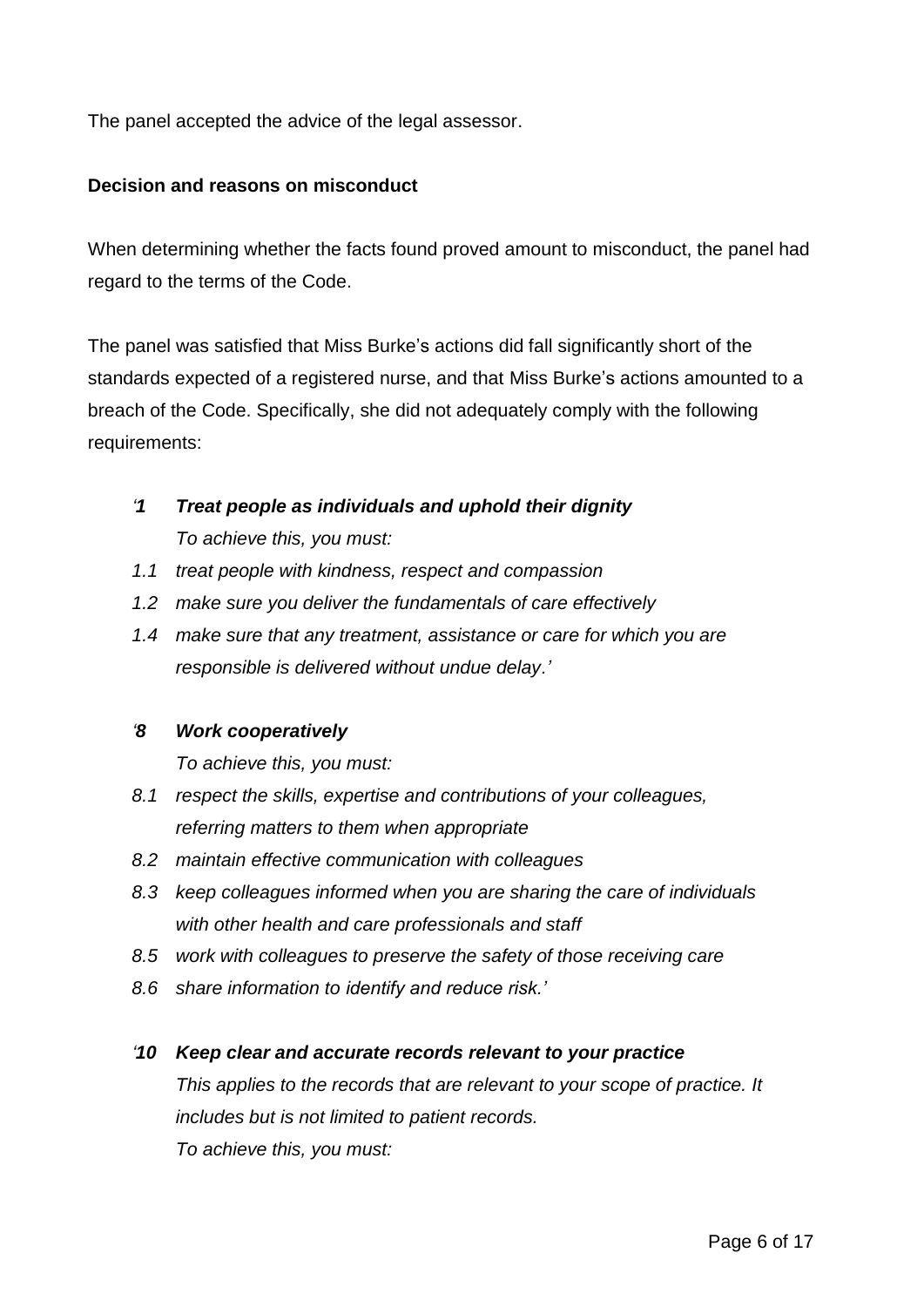- *10.2 identify any risks or problems that have arisen and the steps taken to deal with them, so that colleagues who use the records have all the information they need*
- *10.3 complete all records accurately and without any falsification, taking immediate and appropriate action if you become aware that someone has not kept to these requirements.'*
- *'13 Recognise and work within the limits of your competence To achieve this, you must:*
- *13.1 accurately identify, observe and assess signs of normal or worsening physical and mental health in the person receiving care*
- *13.2 make a timely referral to another practitioner when any action, care or treatment is required.'*
- *'20 Recognise and work within the limits of your competence To achieve this, you must:*
- *20.1 keep to and uphold the standards and values set out in the Code*
- *20.2 act with honesty and integrity at all times, treating people fairly and without discrimination, bullying or harassment*
- *20.3 be aware at all times of how your behaviour can affect and influence the behaviour of other people.'*

The panel appreciated that breaches of the Code do not automatically result in a finding of misconduct. However, Miss Burke's actions could have had serious consequences for Resident A. By failing to take required observations and subsequently falsifying Resident A's observation sheets, Miss Burke misled colleagues as to Resident A's true condition. She ignored two requests for help from a health care assistant, and even when action was being taken, failed to provide support to her colleagues. The panel concluded that Miss Burke had put the health of Resident A at serious risk and she failed to cooperate with her colleagues.

Furthermore, Miss Burke's actions set a very poor leadership example to junior staff. She was rude and dismissive to Colleague A during the emergency. Her comments to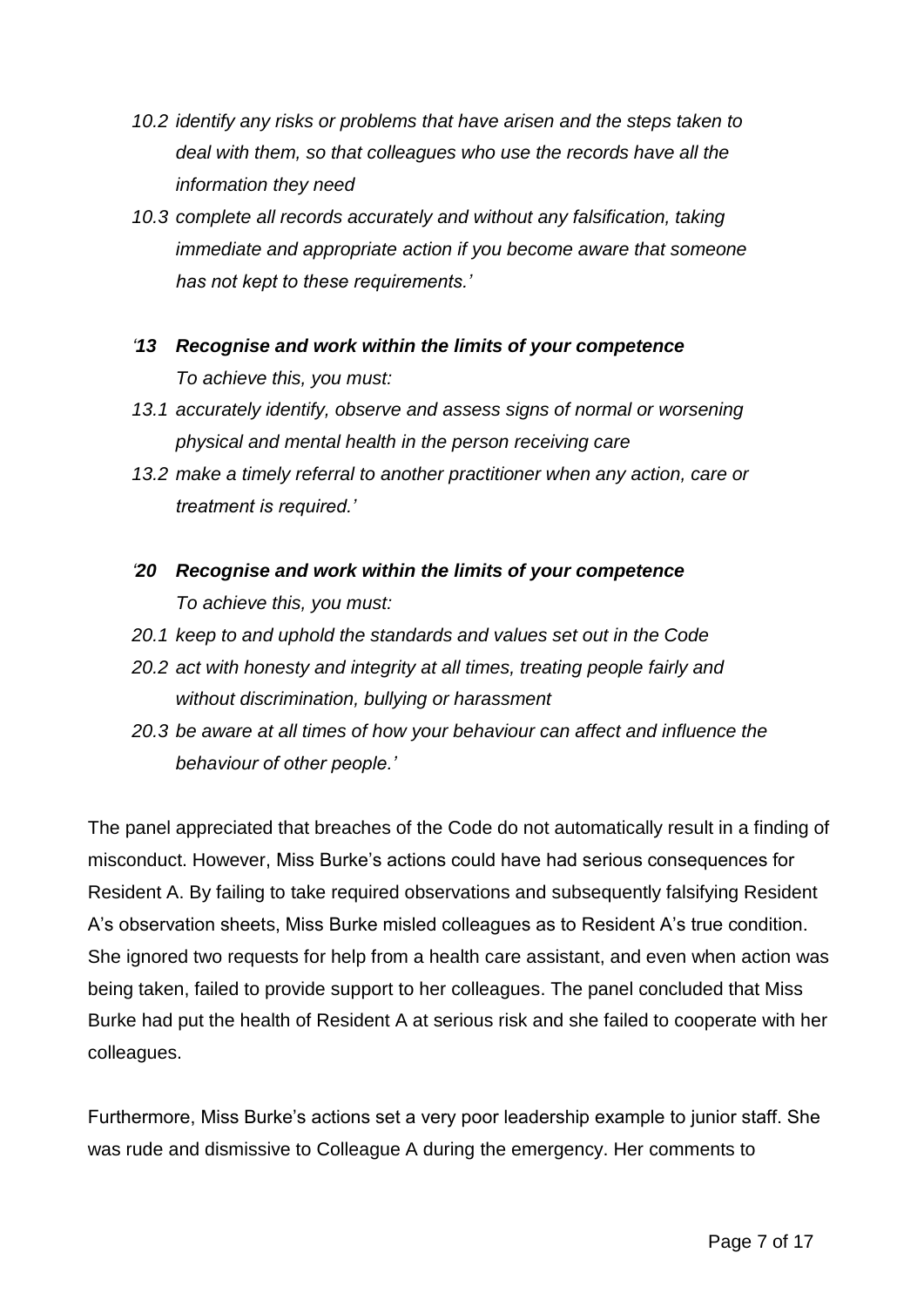Colleague C after the events had the effect of seriously undermining the decision to seek emergency assistance.

The panel found that Miss Burke's actions did fall seriously short of the conduct and standards expected of a nurse and as such, amounted to misconduct.

### **Decision and reasons on impairment**

The panel next went on to decide if as a result of the misconduct, Miss Burke's fitness to practise is currently impaired.

Nurses occupy a position of privilege and trust in society and are expected at all times to be professional. Patients and their families must be able to trust nurses with their lives and the lives of their loved ones. To justify that trust, nurses must be honest and open and act with integrity. They must make sure that their conduct at all times justifies both their patients' and the public's trust in the profession.

In this regard the panel considered the judgement of Mrs Justice Cox in the case of *CHRE v NMC and Grant* in reaching its decision. In paragraph 74, she said:

*'In determining whether a practitioner's fitness to practise is impaired by reason of misconduct, the relevant panel should generally consider not only whether the practitioner continues to present a risk to members of the public in his or her current role, but also whether the need to uphold proper professional standards and public confidence in the profession would be undermined if a finding of impairment were not made in the particular circumstances.'*

In paragraph 76, Mrs Justice Cox referred to Dame Janet Smith's "test" which reads as follows:

*'Do our findings of fact in respect of the doctor's misconduct, deficient professional performance, adverse health, conviction, caution or*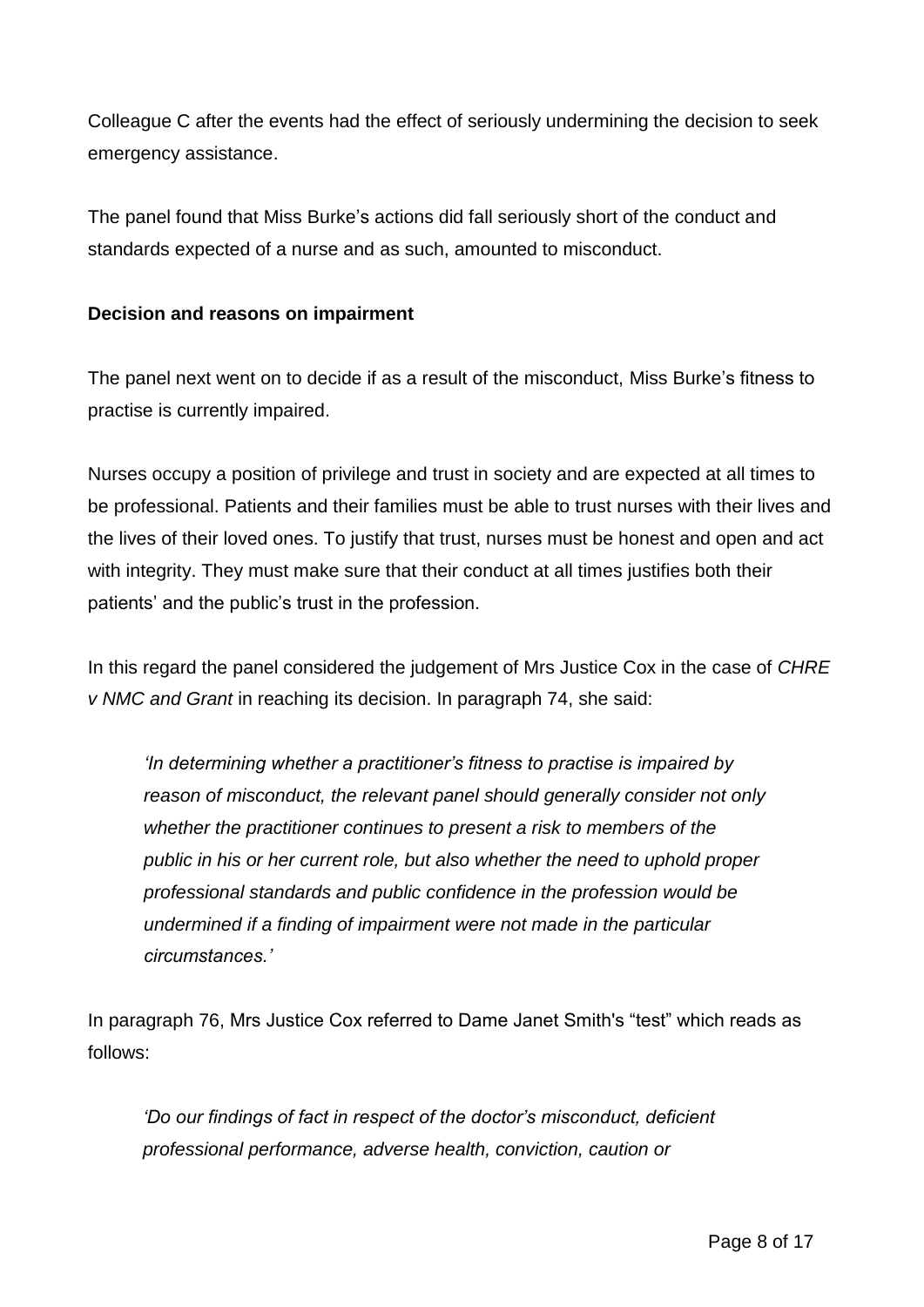*determination show that his/her fitness to practise is impaired in the sense that s/he:*

- *a) has in the past acted and/or is liable in the future to act so as to put a patient or patients at unwarranted risk of harm; and/or*
- *b) has in the past brought and/or is liable in the future to bring the medical profession into disrepute; and/or*
- *c) has in the past breached and/or is liable in the future to breach one of the fundamental tenets of the medical profession; and/or*
- *d) has in the past acted dishonestly and/or is liable to act dishonestly in the future.'*

The panel finds that Resident A was put at risk of physical harm as a result of Miss Burke's misconduct. Miss Burke's dishonest and unprofessional conduct, which breached the fundamental tenets of the nursing profession, brought its reputation into disrepute. Furthermore, the panel concluded that confidence in the nursing profession would be undermined if its regulator did not take action regarding Miss Burke's misconduct.

The panel determined that all four limbs of *Grant* were engaged with respect to Miss Burke's actions at the time. In determining Miss Burke's current impairment, the panel considered the development of Miss Burke's insight since the events that gave rise to the charges. Although she made early admissions to her employer, her contemporaneous reflection appeared to minimise the incidents. Later reflections, including the most recent, show Miss Burke's insight improving. She also showed considerable remorse. However, the panel found that in her reflections, Miss Burke mainly focused on the impact of the incidents on herself. She has not fully reflected on the impact her actions had on Resident A, her colleagues or the reputation of the nursing profession.

The panel also considered the context of events. [PRIVATE] It was also sympathetic to Miss Burke's personal circumstances, and noted the positive testimonial from her current employer, which stated that Miss Burke had been working well without issue. Nonetheless,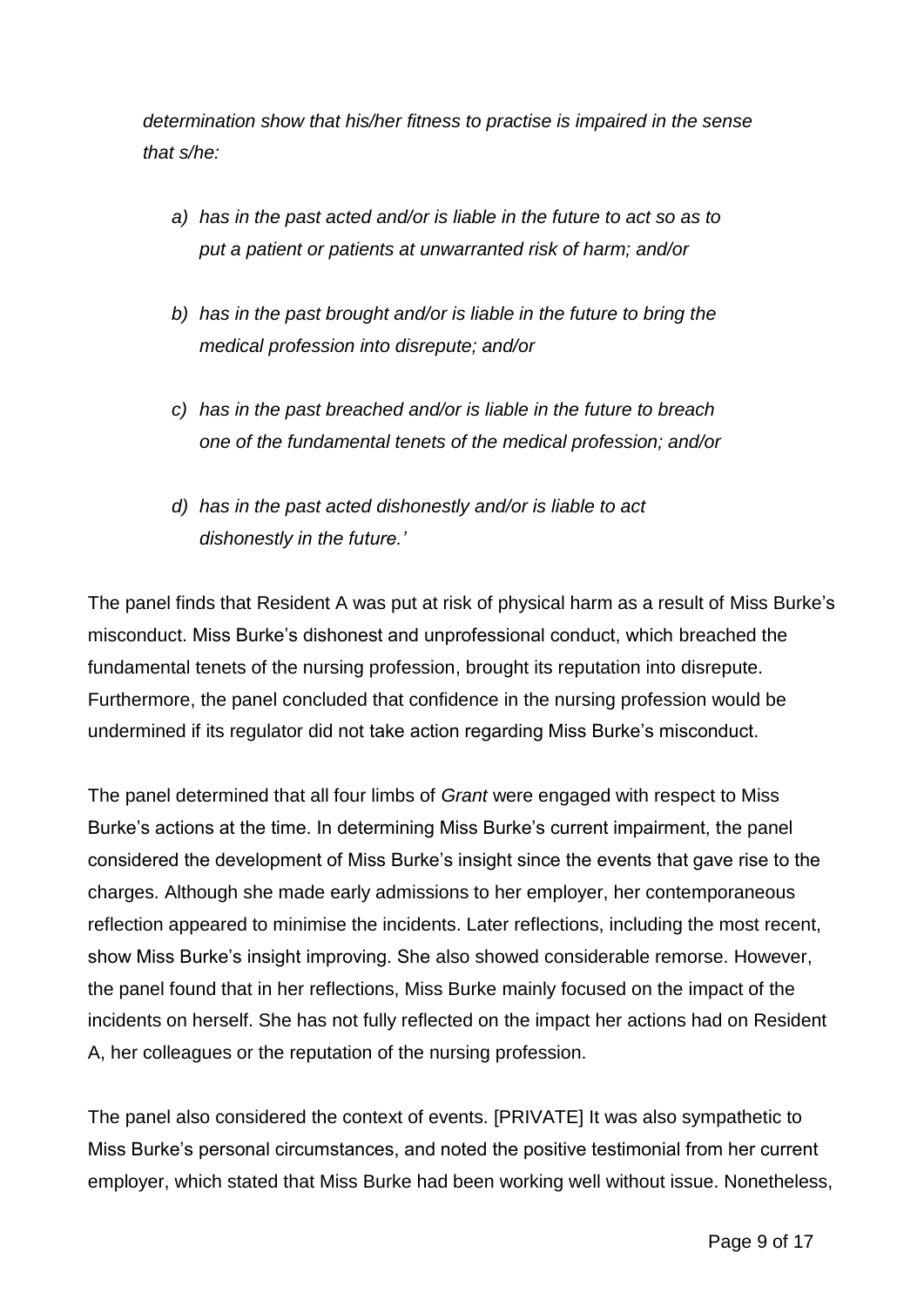[PRIVATE]. Therefore, the panel concluded that Miss Burke's insight is developing, but incomplete.

The panel was satisfied that the misconduct in this case is capable of being addressed. However, the panel determined that, based on Miss Burke's incomplete insight, there is a risk of repetition. The panel therefore decided that a finding of impairment is necessary on the grounds of public protection.

The panel bore in mind the overarching objectives of the NMC: to protect, promote and maintain the health, safety, and well-being of the public and patients, and to uphold and protect the wider public interest. This includes promoting and maintaining public confidence in the nursing and midwifery professions and upholding the proper professional standards for members of those professions.

The panel determined that, given Miss Burke's acts of dishonesty and conduct that could have resulted in serious harm to a patient, a finding of impairment on public interest grounds is required in order to maintain public confidence in the profession.

Having regard to all of the above, the panel was satisfied that Miss Burke's fitness to practise is currently impaired.

## **Sanction**

The panel has considered this case very carefully and has decided to make a conditions of practice order for a period of 12 months. The effect of this order is that Miss Burke's name on the NMC register will show that she is subject to a conditions of practice order and anyone who enquires about her registration will be informed of this order.

### **Representations on sanction**

The panel noted that in the Notice of Meeting, the NMC had advised Miss Burke that it would seek the imposition of a 12 month suspension order if the panel found Miss Burke's fitness to practise currently impaired. The NMC judged that a suspension order was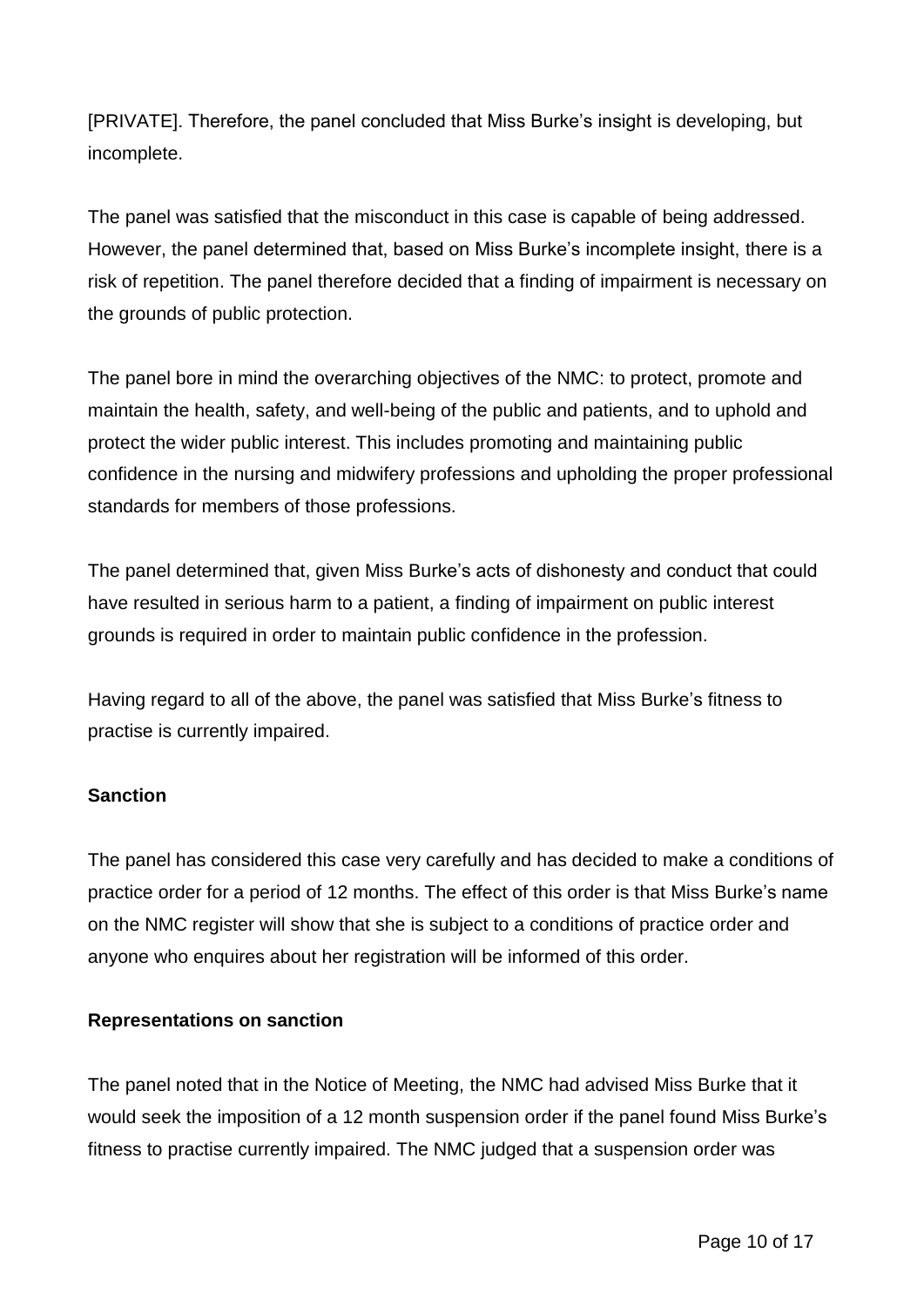necessary given the risk of harm to Resident A, and to mark the seriousness of a finding of dishonesty.

### **Decision and reasons on sanction**

Having found Miss Burke's fitness to practise currently impaired, the panel went on to consider what sanction, if any, it should impose in this case. The panel has borne in mind that any sanction imposed must be appropriate and proportionate, and, although not intended to be punitive in its effect, may have such consequences. The panel had careful regard to the NMC's Sanctions Guidance ('SG'). The decision on sanction is a matter for the panel independently exercising its own judgement.

The panel took into account the following aggravating features:

- Resident A was placed at serious risk of harm;
- Miss Burke's falsification of observation sheets was a dishonest act; and
- Multiple failings occurred over the course of a single shift.

The panel also took into account the following mitigating features:

- Miss Burke's misconduct was confined to a single shift and not indicative of a pattern of behaviour;
- Miss Burke made early admissions to the misconduct;
- At the time, Miss Burke was the sole nurse in charge of up to 30 residents due to staff shortages, and had been working extra hours due to the pandemic; and
- [PRIVATE].

The panel also assessed the weight which should be given to Miss Burke's dishonesty in accordance with the SG. The SG states that *'because of the importance of honesty to a nurse, midwife or nursing associate's practice, dishonesty will always be serious'*. However, it acknowledges that not all dishonesty is equally serious. The panel concluded that Miss Burke's dishonesty was at the lower end of the spectrum, noting the following factors in the SG: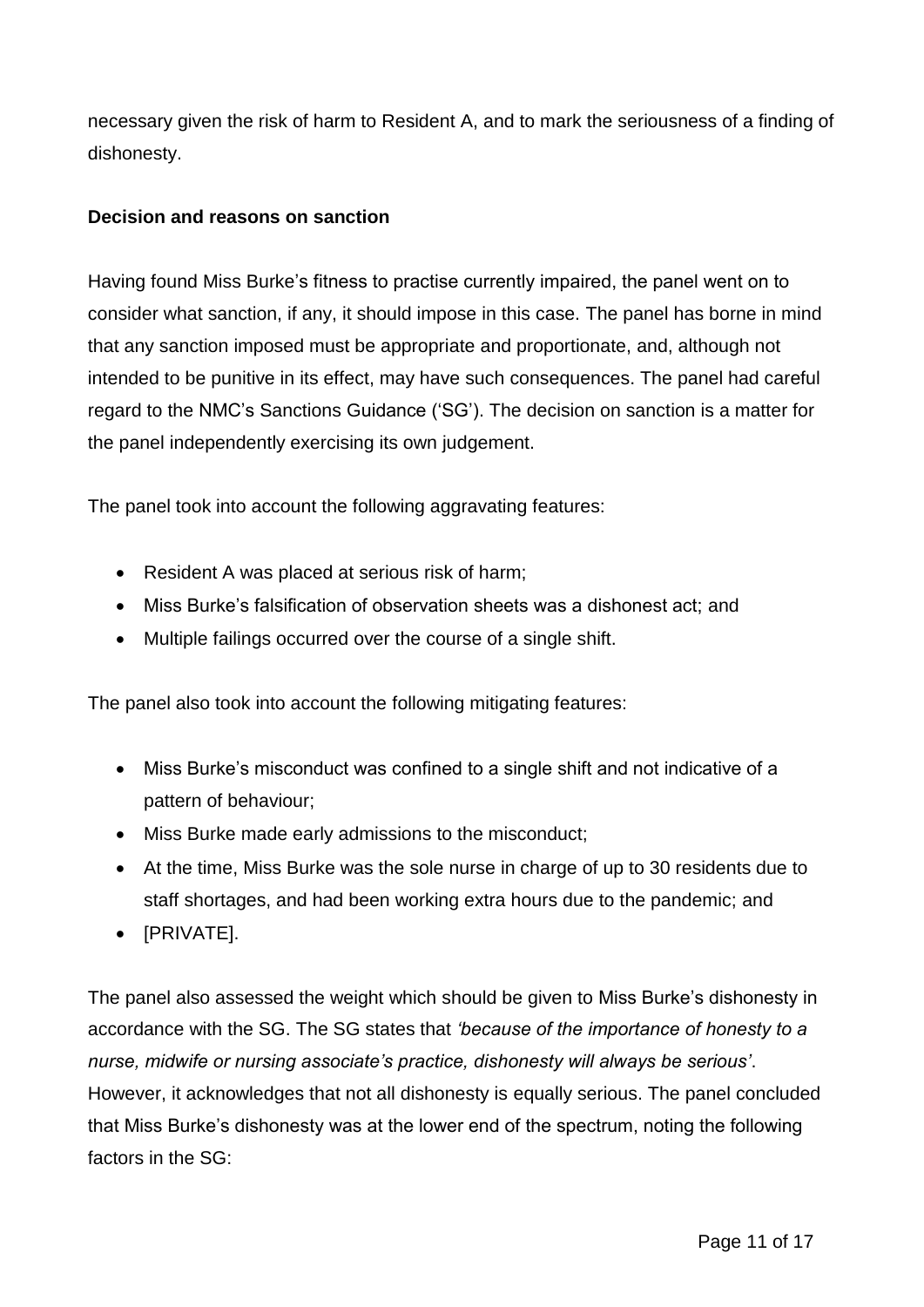- Miss Burke's dishonesty was a one-off incident;
- Miss Burke's dishonesty was the result of opportunistic or spontaneous conduct (i.e., it was not pre-meditated);
- [PRIVATE]; and
- Miss Burke received no direct personal gain as a result of her dishonesty.

The panel first considered whether to take no action but concluded that this would be inappropriate in view of the reasons for its finding of impairment. The panel decided that it would be neither proportionate nor in the public interest to take no further action.

It then considered the imposition of a caution order but again determined that, due to the reasons for its finding of impairment, an order that does not restrict Miss Burke's practice would not be appropriate in the circumstances. The SG states that a caution order may be appropriate where *'the case is at the lower end of the spectrum of impaired fitness to practise and the panel wishes to mark that the behaviour was unacceptable and must not happen again.'* The panel considered that Miss Burke's misconduct was not at the lower end of the spectrum and that a caution order would be inappropriate in view of the issues identified. The panel decided that it would be neither proportionate nor in the public interest to impose a caution order.

The panel next considered whether placing conditions of practice on Miss Burke's registration would be a sufficient and appropriate response. The panel is mindful that any conditions imposed must be proportionate, measurable and workable. The panel took into account the SG; in particular, it judged that the following factors set out in the SG are appropriate to a conditions of practice order in this case:

- *No evidence of harmful deep-seated personality or attitudinal problems;*
- *No evidence of general incompetence;*
- *Potential and willingness to respond positively to retraining;*
- *The conditions will protect patients during the period they are in force; and*
- *Conditions can be created that can be monitored and assessed.*

The panel determined that it would be possible to formulate appropriate and practical conditions which would address the failings highlighted in this case.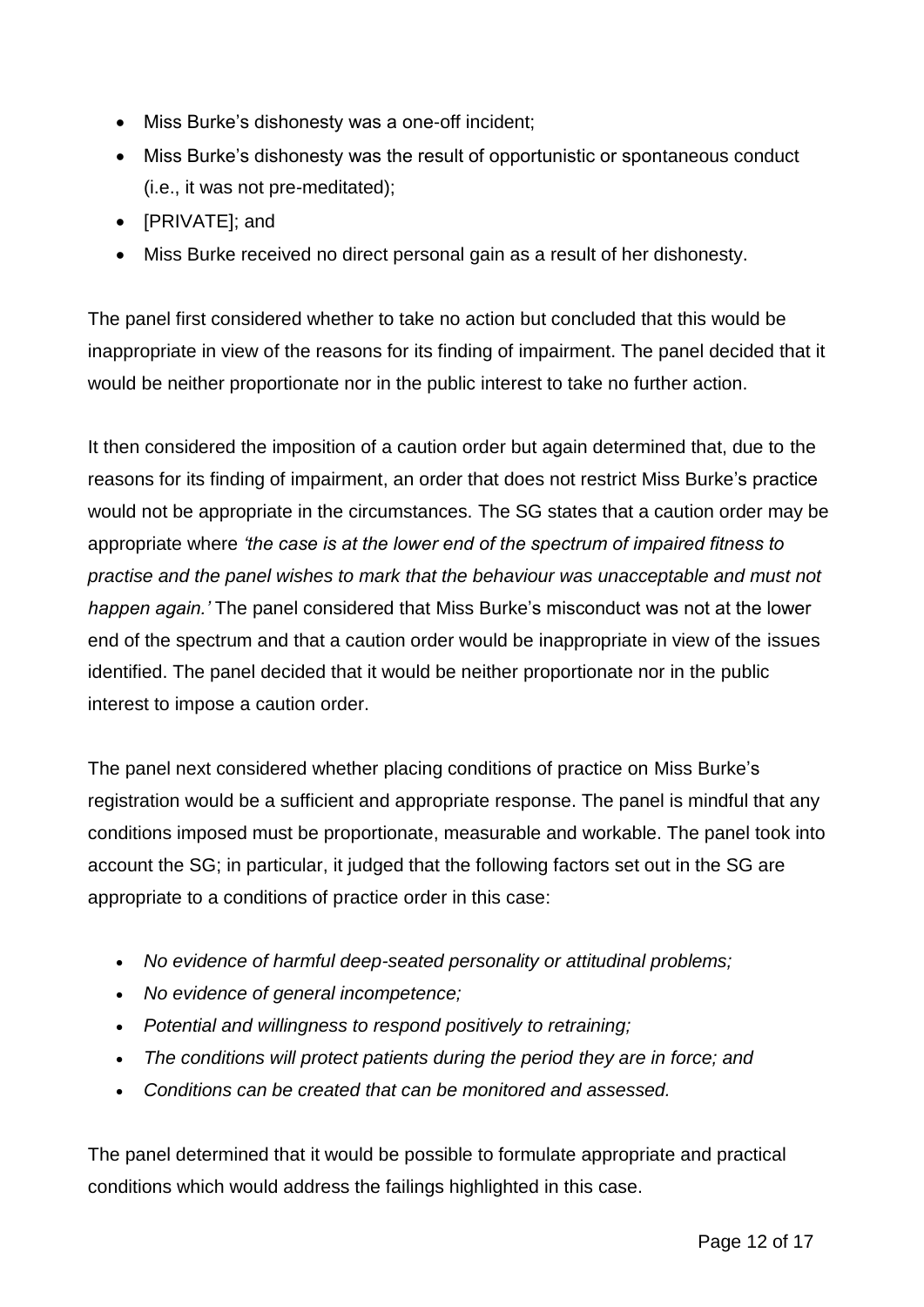The panel considered evidence from Miss Burke's current employer, which showed that she was a well-regarded nurse who had been working successfully under conditions of practice since March 2021. This gave the panel reassurance that Miss Burke would continue to work well under conditions of practice, and that she would be able to undertake any remedial action sought by this panel. The panel had regard to Miss Burke's previously unblemished career of nine years as a nurse. The panel judged that this was an isolated incident. It determined that it was not in the public interest to deprive the public of an otherwise effective nurse, and that the public would be safeguarded through conditions on Miss Burke's practice.

Balancing all of these factors, the panel determined that that the appropriate and proportionate sanction is that of a conditions of practice order for 12 months.

The panel was of the view that to impose a suspension order or a striking-off order would be wholly disproportionate and would not be a reasonable response in the circumstances of Miss Burke's case, given her remorse, developing insight and the excellent testimonial from her employer.

Having regard to the matters it has identified, the panel has concluded that a conditions of practice order will mark the importance of maintaining public confidence in the profession, and will send to the public and the profession a clear message about the standards of practice required of a registered nurse.

In making this decision, the panel carefully considered the representations of the NMC in relation to the 12 month suspension order that it was seeking in this case. However, the panel considered that the risk of harm to the public and potential damage to public confidence in the profession could be sufficiently addressed through a conditions of practice order.

The panel determined that the following conditions are appropriate and proportionate in this case: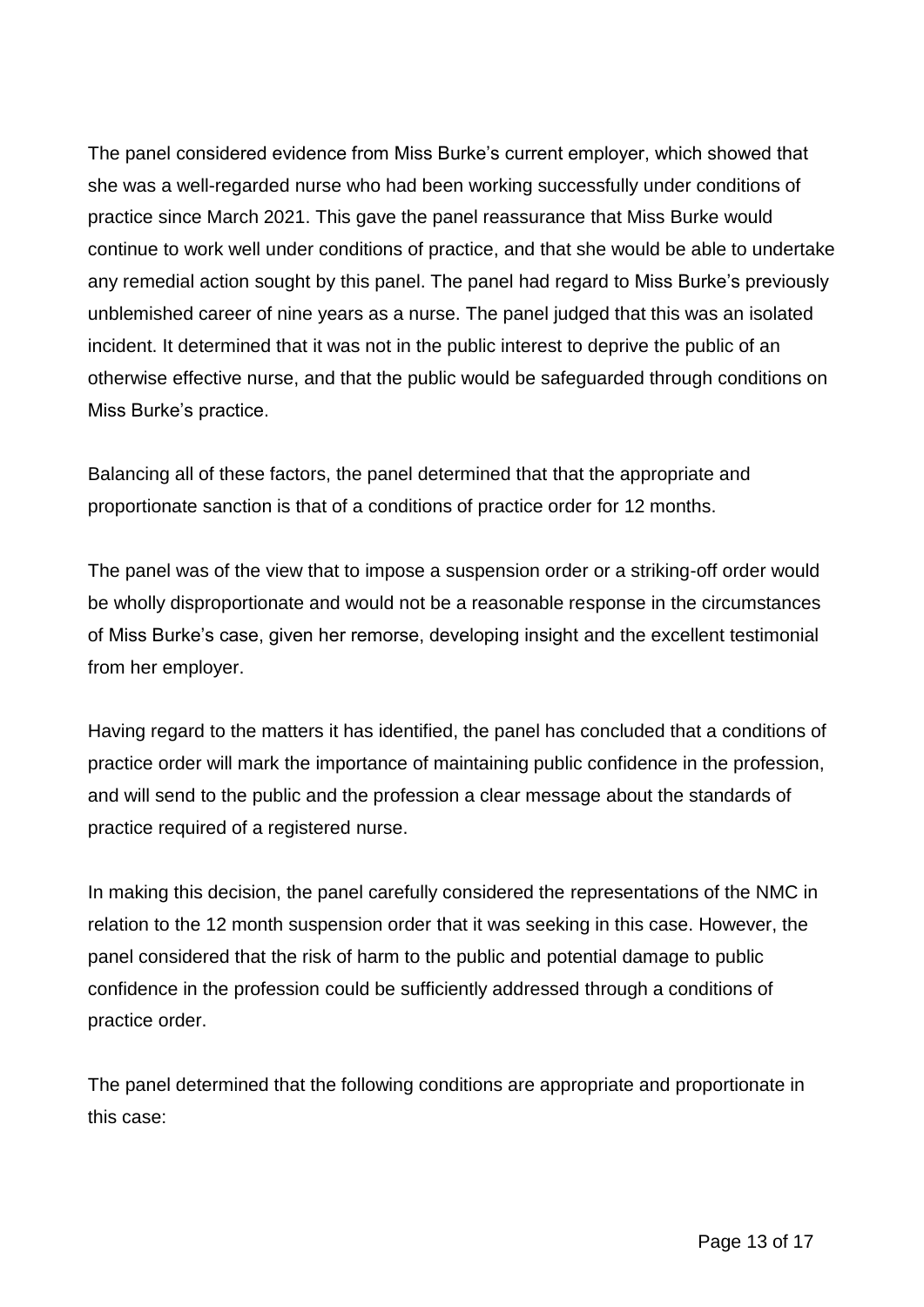For the purposes of these conditions, 'employment' and 'work' mean any paid or unpaid post in a nursing, midwifery or nursing associate role. Also, 'course of study' and 'course' mean any course of educational study connected to nursing, midwifery or nursing associates.

- 1. When working, you must meet with your line manager or supervisor at least monthly. Your meetings should cover:
	- a. any case management issues.
	- b. your developing insight into issues raised in the Fitness to Practise proceedings, including [PRIVATE].
- 2. You must submit to the NMC a report from your line manager or supervisor detailing these discussions before any review of your case.
- 3. You must work with your line manager or supervisor to create a personal development plan (PDP). Your PDP must address the issues discussed in the Fitness to Practise proceedings. You must
	- a. Send your case officer a copy of your PDP at least two weeks before the next review of your case.
	- b. Meet with your line manager or supervisor at least monthly to discuss your progress towards achieving the aims set out in your PDP.
	- c. Send your case officer a report from your line manager or supervisor at least two weeks before the next review of your case. This report must show your progress towards achieving the aims set out in your PDP.
- 4. You must keep the NMC informed about anywhere you are working by:
	- a. Telling your case officer within seven days of accepting or leaving any employment.
	- b. Giving your case officer your employer's contact details.
- 5. You must keep the NMC informed about anywhere you are studying by:
	- a. Telling your case officer within seven days of accepting any course of study.
	- b. Giving your case officer the name and contact details of the organisation offering that course of study.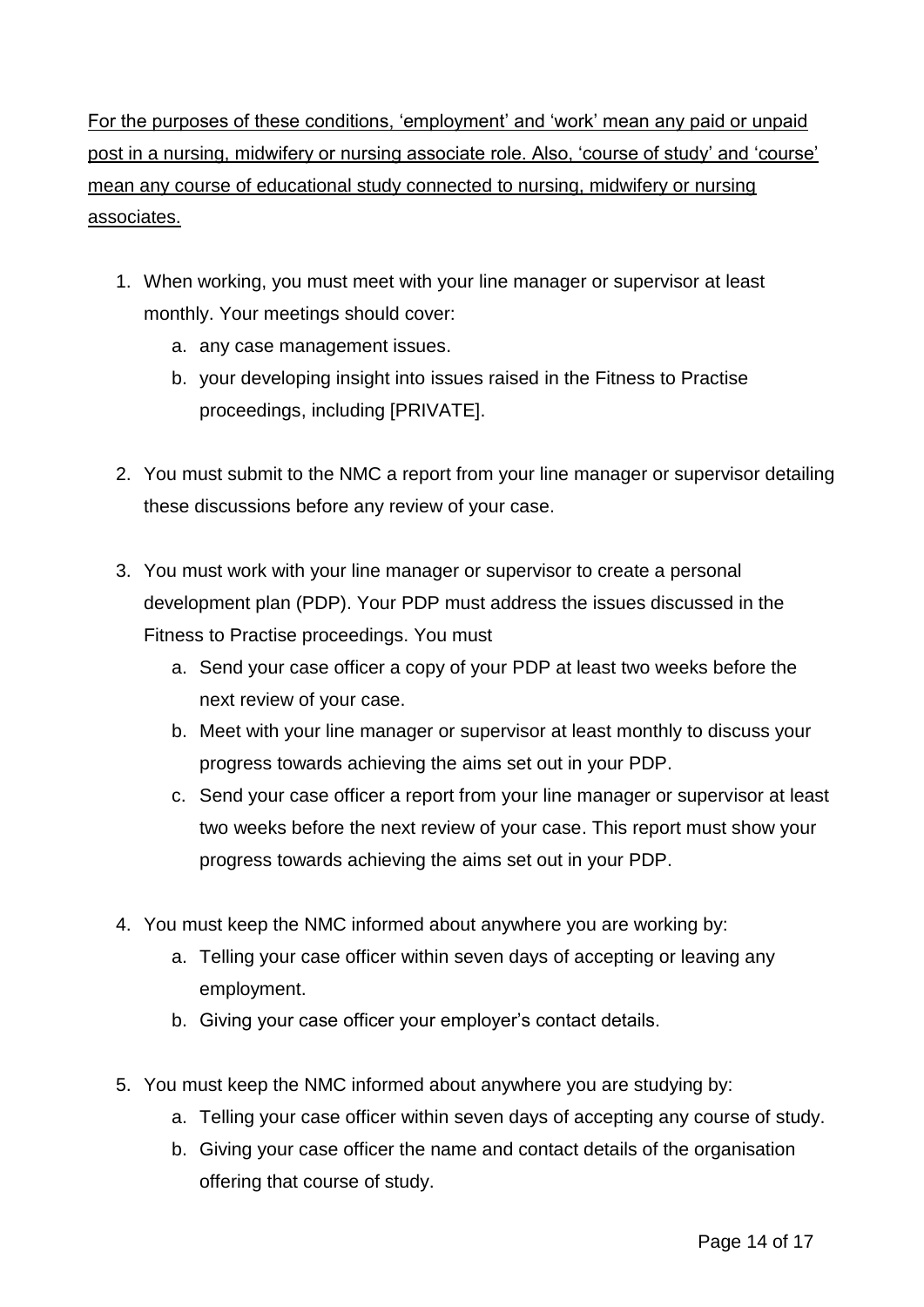- 6. You must immediately give a copy of these conditions to:
	- a. Any organisation or person you work for.
	- b. Any agency you apply to or are registered with for work.
	- c. Any employers you apply to for work (at the time of application).
	- d. Any establishment you apply to (at the time of application), or with which you are already enrolled, for a course of study.
	- e. Any current or prospective patients or clients you intend to see or care for on a private basis when you are working in a self-employed capacity.
- 7. You must tell your case officer within seven days of your becoming aware of:
	- a. Any clinical incident you are involved in.
	- b. Any investigation started against you.
	- c. Any disciplinary proceedings taken against you.
- 8. You must allow your case officer to share, as necessary, details about your performance, your compliance with and / or progress under these conditions with:
	- a. Your current or any future employer.
	- b. Any educational establishment.
	- c. Any other person(s) involved in your retraining and/or supervision required by these conditions.

The period of this order is for 12 months.

Before the end of the period of the order, a panel will hold a review hearing to see how well Miss Burke has complied with the order. At the review hearing the panel may revoke the order or any condition of it, it may confirm the order or vary any condition of it, or it may replace the order for another order.

In addition to the points mentioned in the conditions of practice, a future panel reviewing this case would be assisted by:

 A reflection outlining the impact of Miss Burke's misconduct on Resident A and other patients in her care, her colleagues and the reputation of the nursing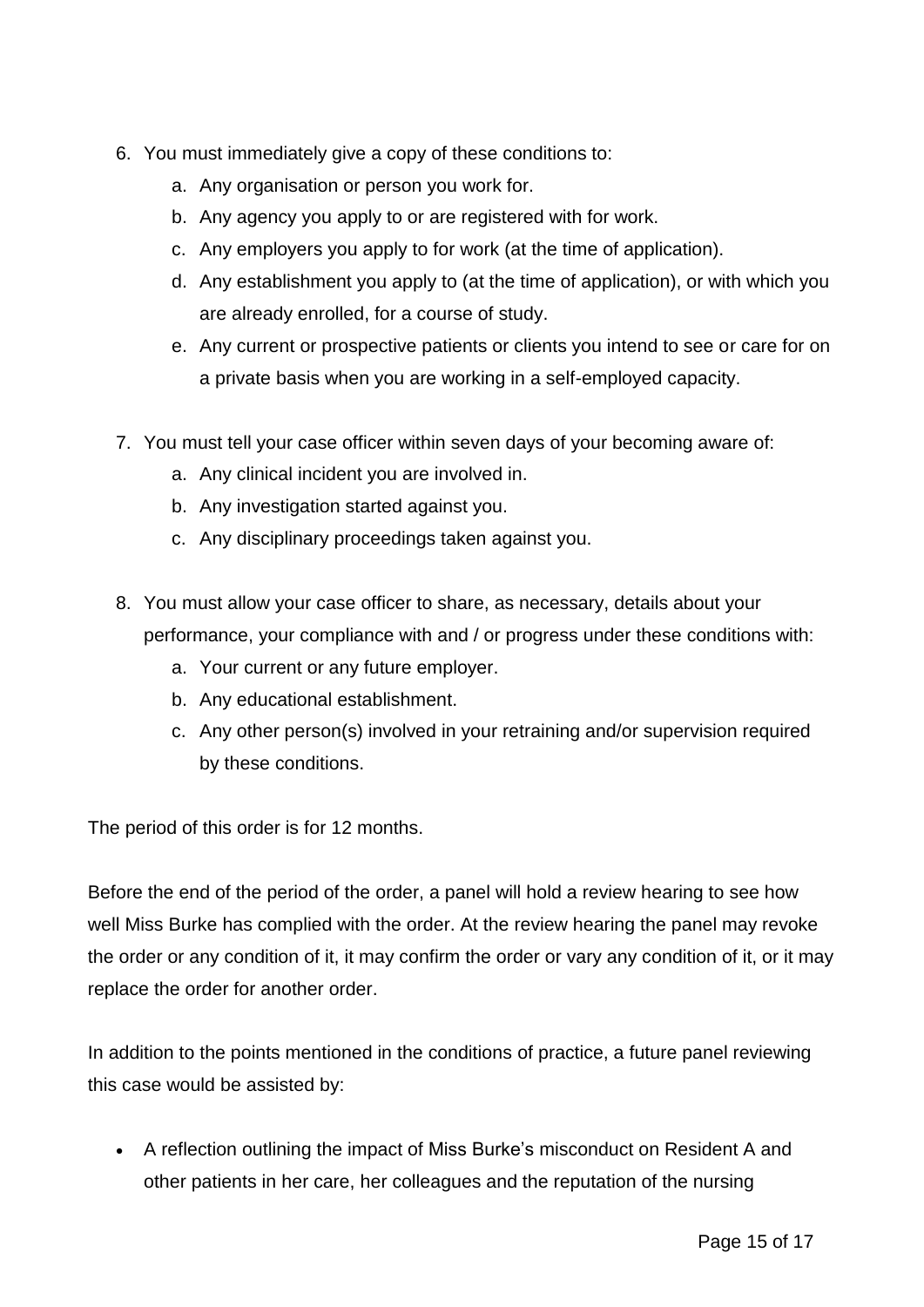profession. The reflection should also discuss how she has applied her learning and personal development around the issues discussed in these proceedings, and how this learning has influenced her patient care.

- [PRIVATE].
- Evidence of any further training she has undertaken.
- A testimonial from her current employer.

This will be confirmed to Miss Burke in writing.

## **Interim order**

As the conditions of practice order cannot take effect until the conclusion of any appeal that is lodged, within the period of 28 days, the panel has considered whether an interim order is required in the specific circumstances of this case. It may only make an interim order if it is satisfied that it is necessary for the protection of the public, is otherwise in the public interest or in Miss Burke's own interests until the conditions of practice order takes effect.

The panel accepted the advice of the legal assessor.

## **Representations on interim order**

The panel considered the representations of the NMC, which, should the panel impose a restrictive sanction, invited the panel to impose an interim order for 18 months in order to protect the public and meet the public interest.

## **Decision and reasons on interim order**

The panel was satisfied that an interim order is necessary for the protection of the public and is otherwise in the public interest. The panel had regard to the reasons set out in its decision for the substantive order in reaching the decision to impose an interim order.

The panel concluded that the only suitable interim order would be that of a conditions of practice order, as to do otherwise would be incompatible with its earlier findings. The